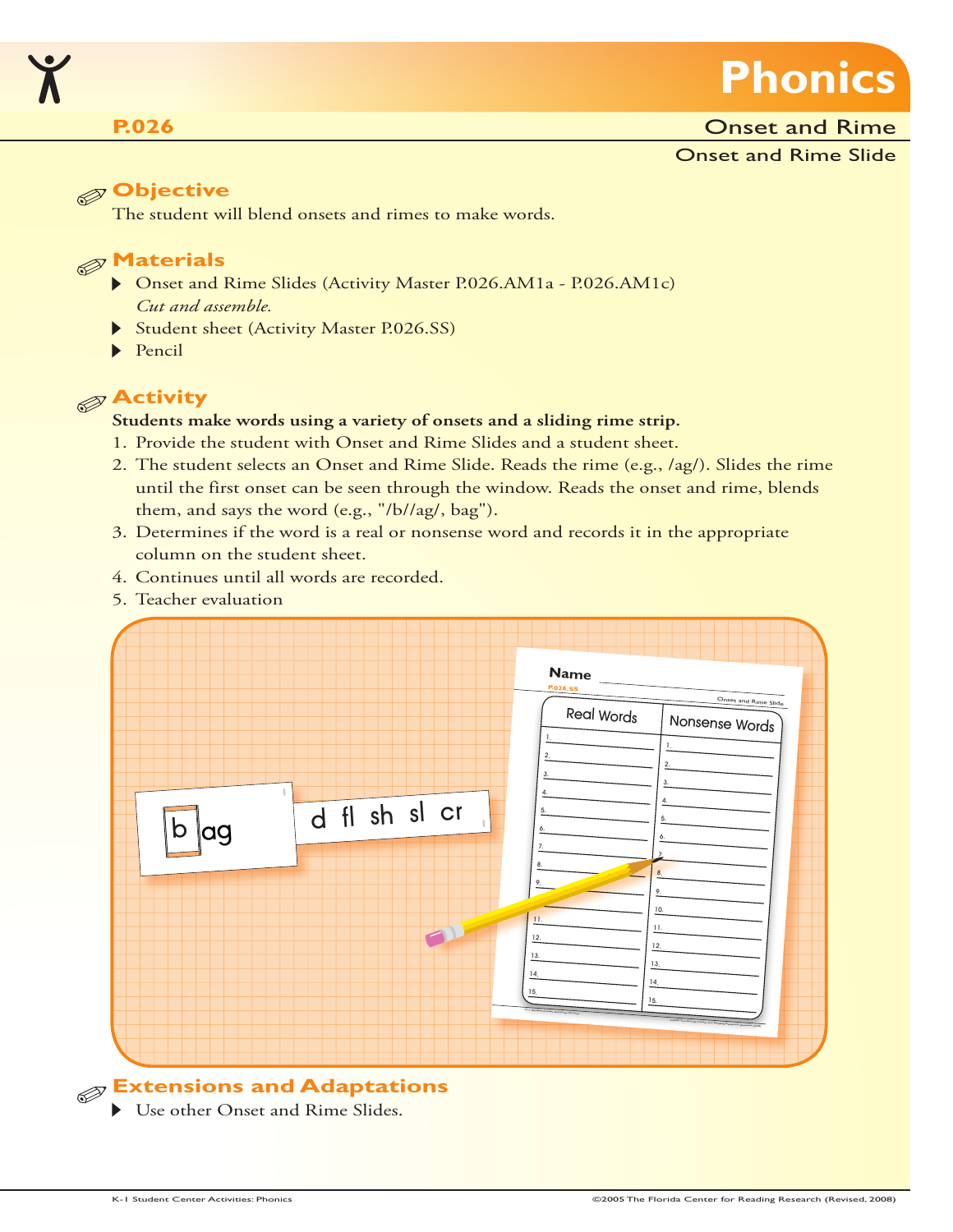

©2005 The Florida Center for Reading Research (Revised, 2008) K-1 Student Center Activities: Phonics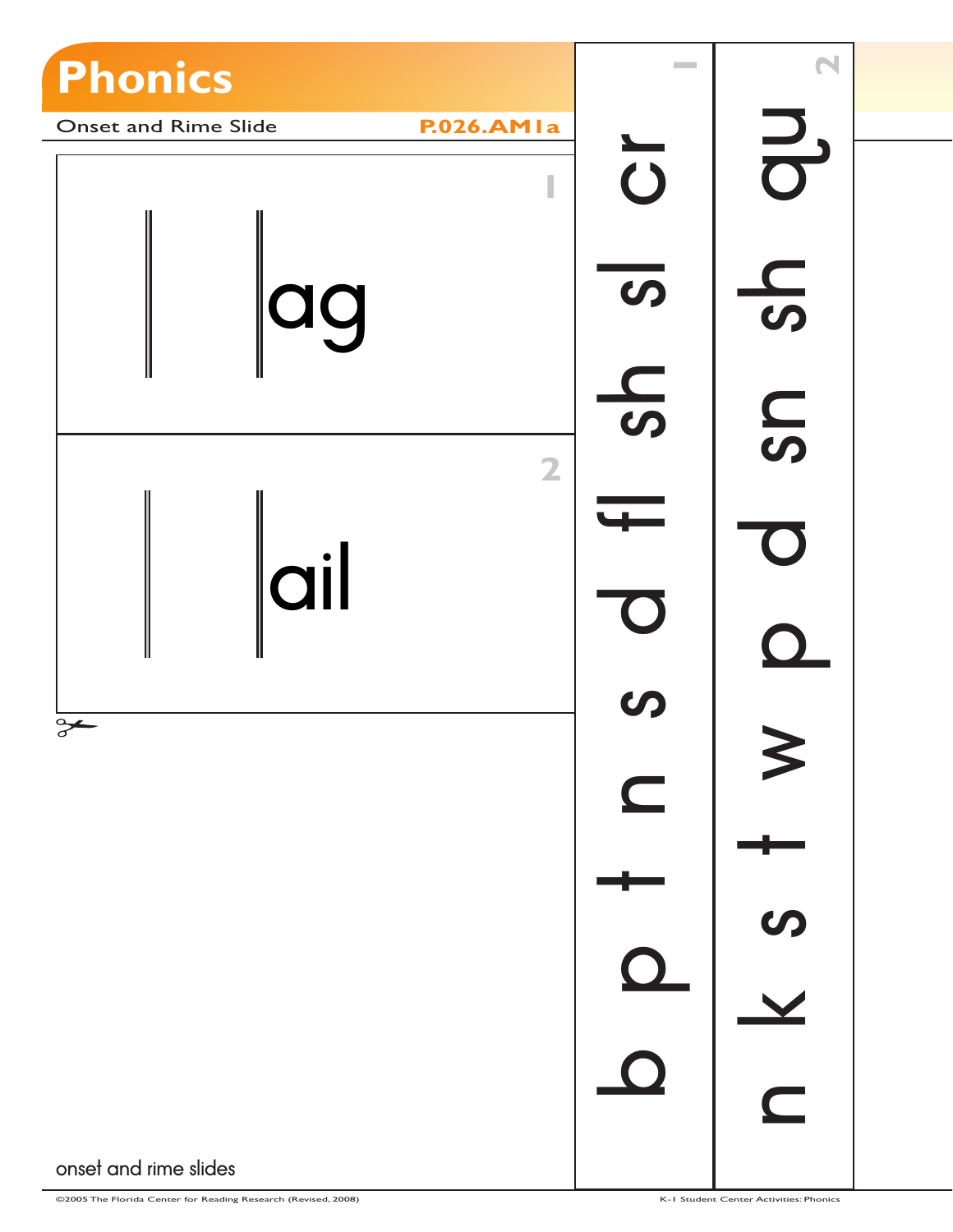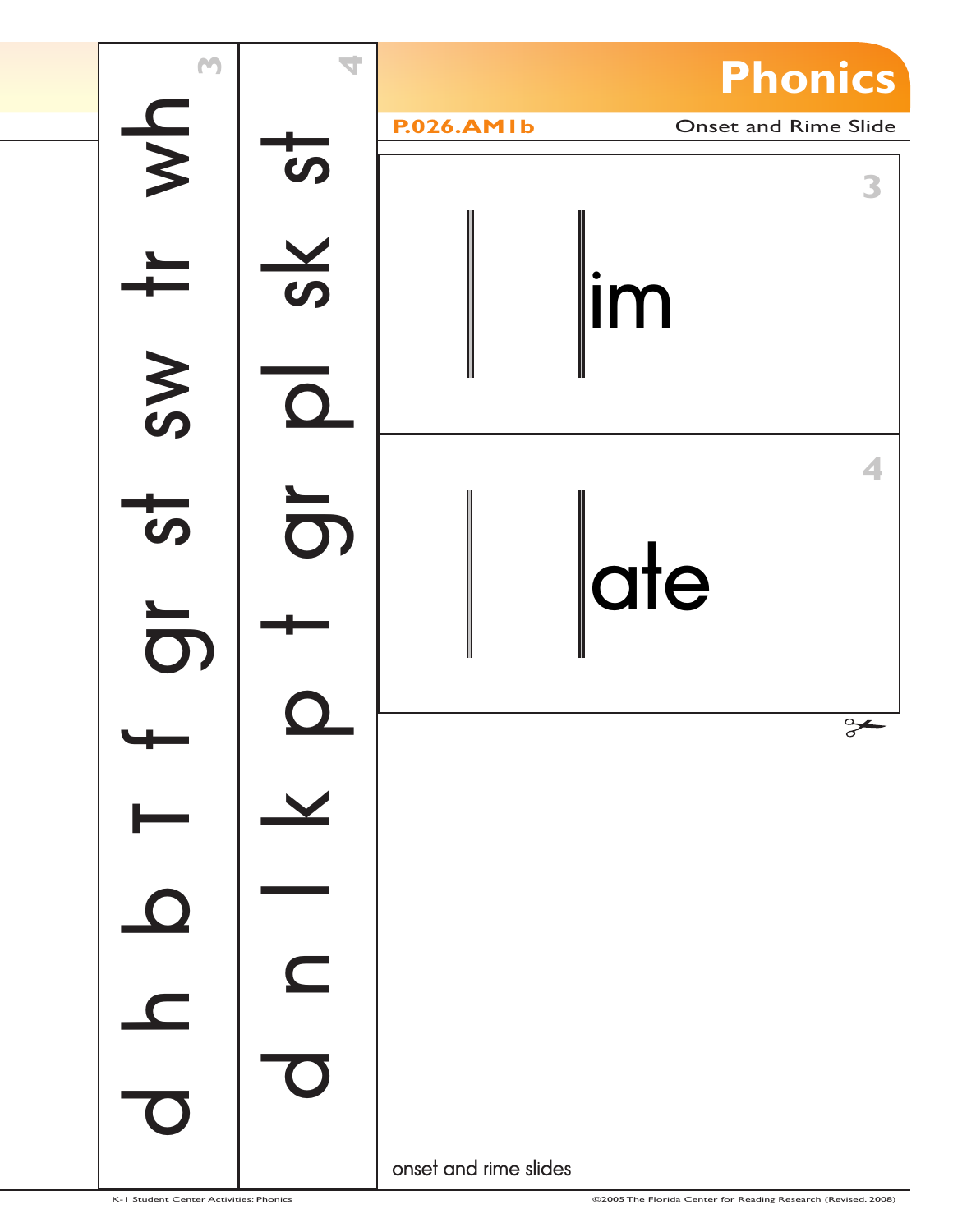

©2005 The Florida Center for Reading Research (Revised, 2008) K-1 Student Center Activities: Phonics